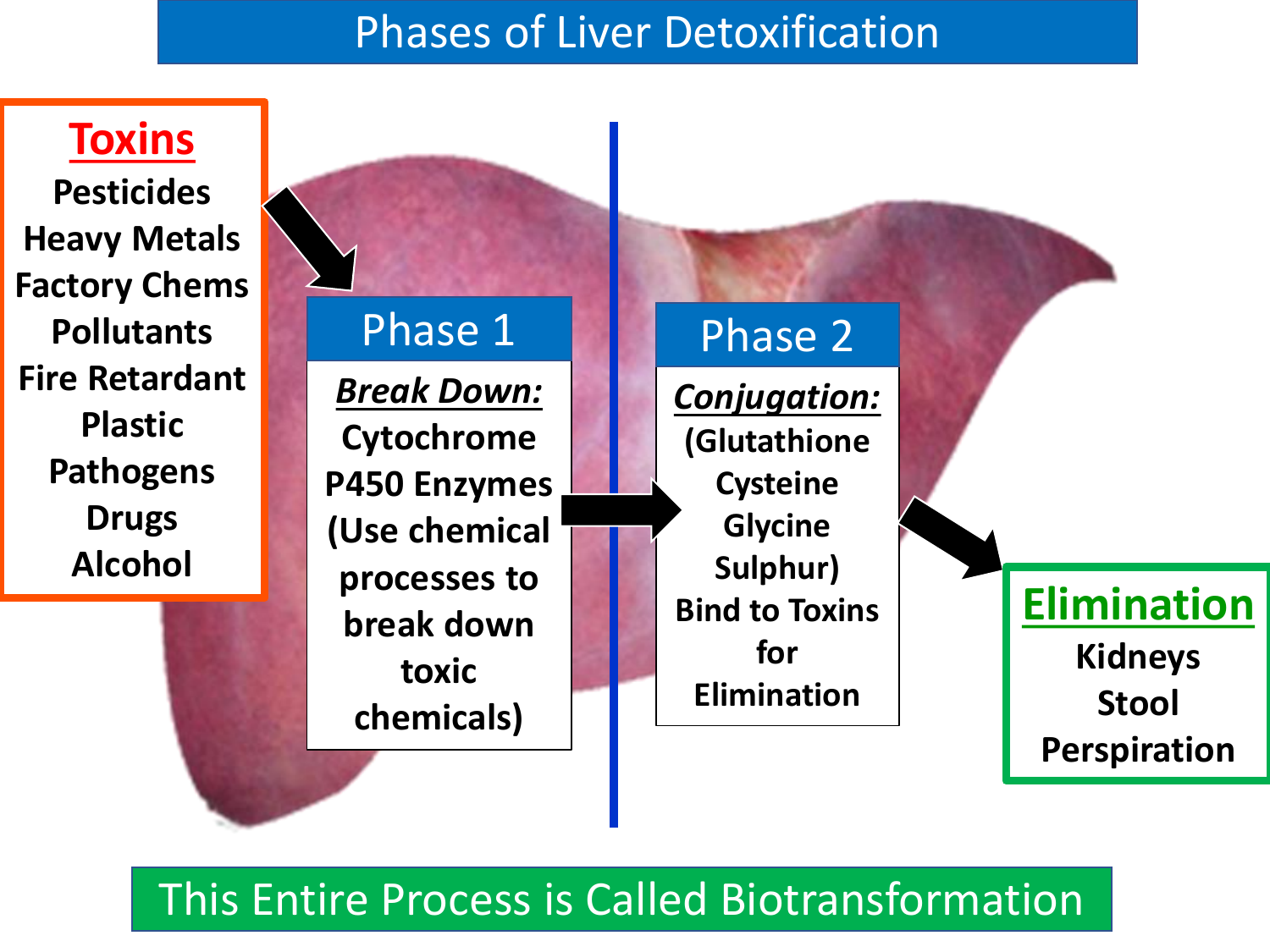## Broccoli

Like kale, broccoli is also a rich source of antioxidant glucosinolates. Glucosinolates are hydrolyzed to form a **highly bioactive antioxidant called sulforaphane**.

Sulforaphane has been studied extensively over the years, and it has consistently demonstrated a wide range of health promoting benefits.

For instance, a 2008 randomized, placebo-controlled dose escalation trial found that eating a little less than 1 cup of broccoli sprouts **"increases Phase II antioxidant enzymes**" **in inflamed human airway cells**. Other recent studies have found that "breast cancer risk in premenopausal

women is **inversely associated** with consumption of broccoli."

Sources: https://www.ncbi.nlm.nih.gov/pmc/articles/PMC2668525/ & https://www.ncbi.nlm.nih.gov/pubmed/15113959